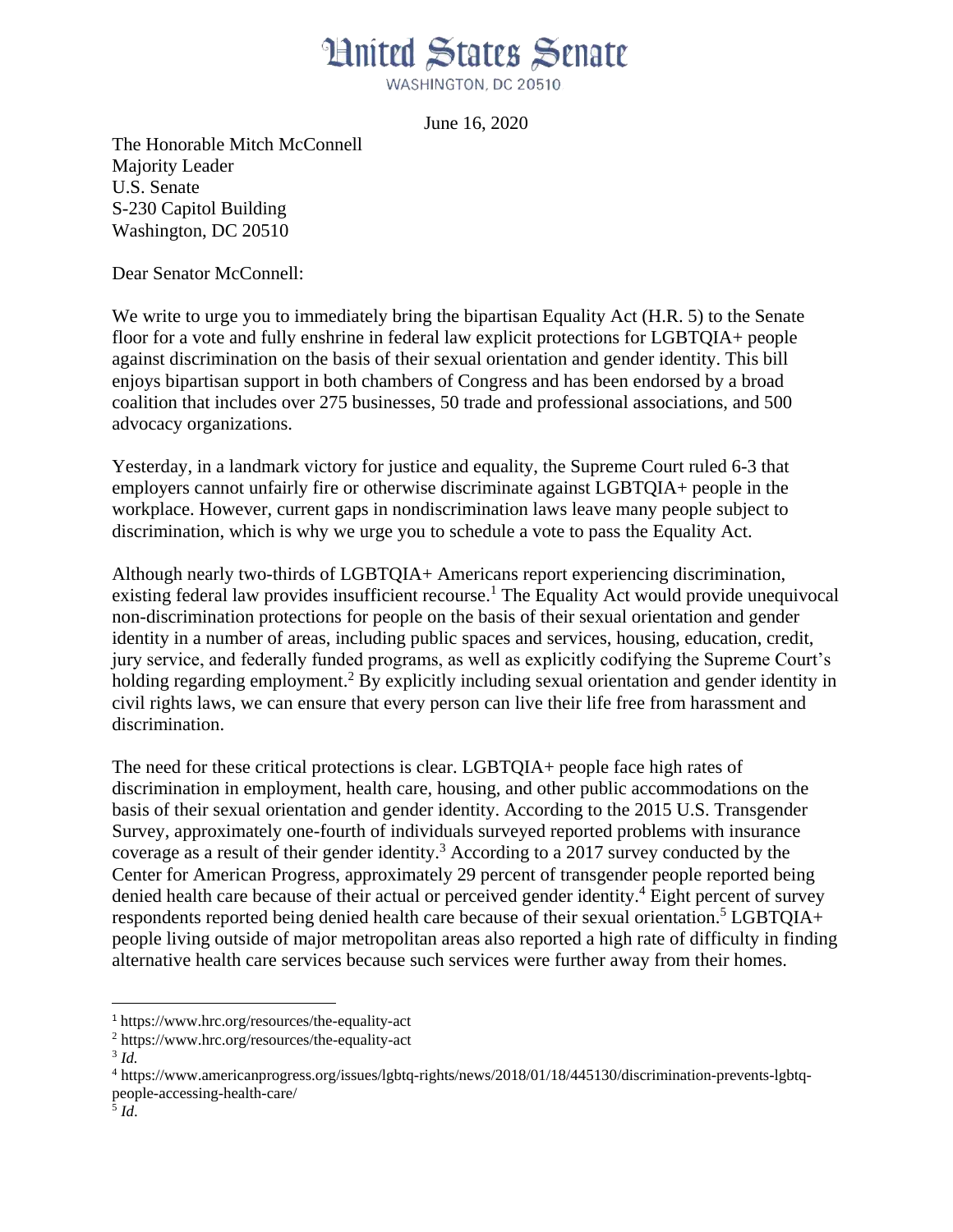WASHINGTON, DC 20510

Around 40 percent of non-metropolitan LGBTQ people said it would be "very difficult" or "not possible" to find the same type of service at a different hospital.<sup>6</sup>

LGBTQIA+ tenants often face housing discrimination on the basis of their sexual orientation and gender identity. A 2013 study conducted by HUD found that same-sex couples experience less favorable treatment than heterosexual couples in the online rental housing market.<sup>7</sup> According to the 2015 U.S. Transgender Survey, nearly one-in-four transgender adults report experiencing some kind of housing discrimination, including being evicted or denied a home.<sup>8</sup> Almost onethird of transgender individuals report experiencing homelessness at some point in their lives, and transgender women of color experience especially high rates of homelessness. Nearly one in four young Black men, ages 18 to 25, identifying as LGBTQ reported homelessness in the last 12 months.<sup>9</sup>

The Equality Act would build on the historic Supreme Court decision protecting LGBTQ people in employment and make it explicitly clear that all federal discrimination laws protect people on the basis of sexual orientation and gender identity. In a 2019 poll by the Public Religion Research Institute, 69 percent of those surveyed say they support laws that would protect LGBTQ people in employment, housing, and public accommodations.<sup>10</sup> Given the patchwork of state discrimination laws, providing clarity on our anti-discrimination laws will benefit LGBTQIA+ communities, landlords, health care providers, and businesses.

We have a responsibility to reaffirm the principle that harassment and discrimination are not tolerated in our country. We urge you to bring the Equality Act for a vote because all people, regardless of their sexual orientation and gender identity, should enjoy the same protections under law that all Americans already enjoy on the basis of religion, race, gender, and more.

Sincerely,

| /s/ Jeffrey A. Merkley /s/ Susan M. Collins |                       | /s/ Tammy Baldwin            | /s/Cory A. Booker            |
|---------------------------------------------|-----------------------|------------------------------|------------------------------|
| Jeffrey A. Merkley                          | Susan M. Collins      | Tammy Baldwin                | Cory A. Booker               |
| <b>United States Senator</b>                | United States Senator | <b>United States Senator</b> | <b>United States Senator</b> |

/s/ Charles E. Schumer Charles E. Schumer United States Senator

/s/ Dianne Feinstein Dianne Feinstein United States Senator /s/ Patty Murray Patty Murray United States Senator

/s/ Bernard Sanders Bernard Sanders United States Senator

 $\overline{\phantom{a}}$ 6 *Id*.

<sup>7</sup> https://www.huduser.gov/portal/publications/fairhsg/discrim\_samesex.html

<sup>8</sup> https://transequality.org/sites/default/files/docs/usts/USTS-Full-Report-Dec17.pdf.

<sup>9</sup> https://www.chapinhall.org/wp-content/uploads/VoYC-LGBTQ-Brief-FINAL.pdf.

<sup>10</sup> https://www.prri.org/research/americans-support-protections-lgbt-people/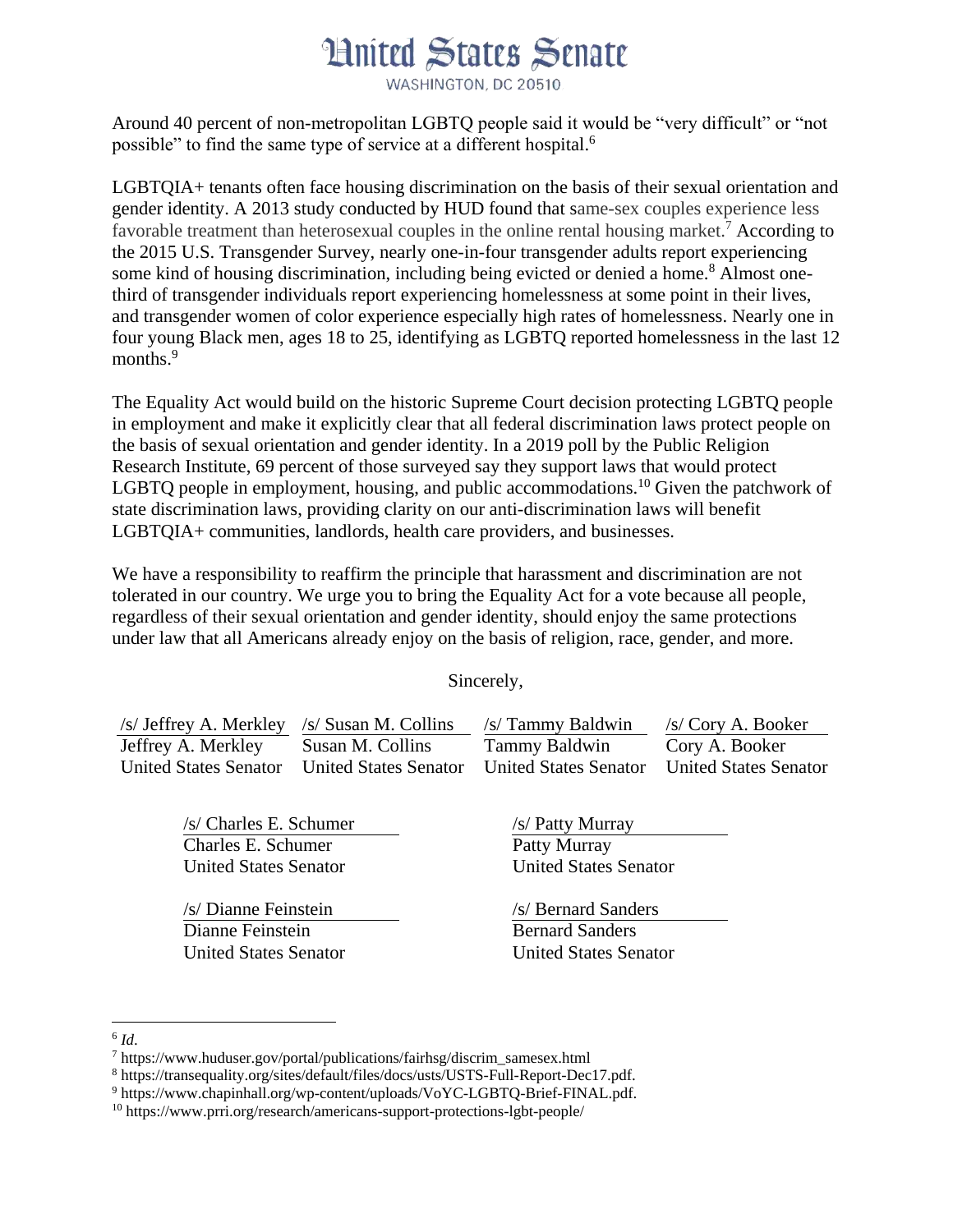WASHINGTON, DC 20510

/s/ Edward J. Markey Edward J. Markey United States Senator

/s/ Chris Van Hollen Chris Van Hollen United States Senator

/s/ Amy Klobuchar Amy Klobuchar United States Senator

/s/ Robert P. Casey, Jr. Robert P. Casey, Jr. United States Senator

/s/ Michael F. Bennet Michael F. Bennet United States Senator

/s/ Tim Kaine Tim Kaine United States Senator

/s/ Mark R. Warner Mark R. Warner United States Senator

/s/ Sheldon Whitehouse Sheldon Whitehouse United States Senator

/s/ Robert Menendez Robert Menendez United States Senator

/s/ Thomas R. Carper Thomas R. Carper United States Senator

/s/ Kirsten Gillibrand Kirsten Gillibrand United States Senator /s/ Richard J. Durbin Richard J. Durbin United States Senator

/s/ Ron Wyden Ron Wyden United States Senator

/s/ Tammy Duckworth Tammy Duckworth United States Senator

/s/ Brian Schatz Brian Schatz United States Senator

/s/ Maria Cantwell Maria Cantwell United States Senator

/s/ Catherine Cortez Masto Catherine Cortez Masto United States Senator

/s/ Mazie K. Hirono Mazie K. Hirono United States Senator

/s/ Jacky Rosen Jacky Rosen United States Senator

/s/ Margaret Wood Hassan Margaret Wood Hassan United States Senator

/s/ Elizabeth Warren Elizabeth Warren United States Senator

/s/ Angus S. King, Jr.

Angus S. King, Jr. United States Senator